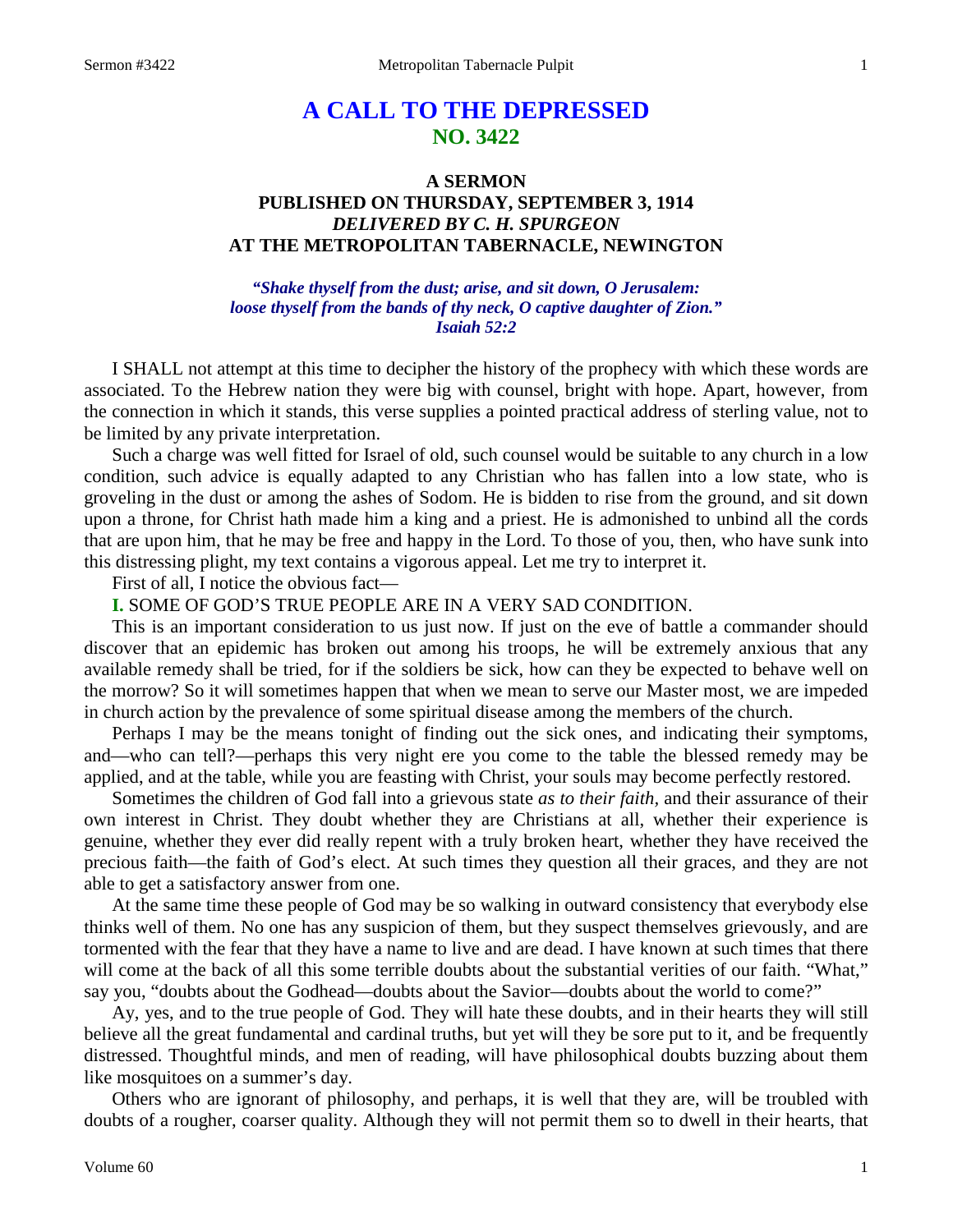they actually become unbelievers, yet they will be sore distressed with questions which they cannot answer, with enigmas which they know not how to solve, and with strange intertwistings of difficulty, which they know not how to untie.

Perhaps, too, at such a time as this, there will be over all, and worse than all, a state of dreadful indifference creeping over them. They want to feel, but cannot feel. They would fain wring tears of blood out of their eyes, but not an ordinary tear will drop. They want to be cut to pieces, they would welcome the most poignant sorrow, but they can only say—

## *"If ought is felt 'tis only pain To feel I cannot feel."*

In such cases true believers are sure to resort to the extraordinary use of the means of grace. I mean they will add to their ordinary use something more. Have you never been in such a state that the Bible has become uninteresting, or the only passages of Scripture that seemed to strike you were dreadful threatenings concerning your own coming doom, as you thought, not a word of comfort, not a syllable that makes glad your spirit? You have gone to prayer, and the heavens have seemed to be brass, and worse still, your own heart seemed to be brass too, and you could not stir it up so anything like an intensity of desire. You did not wonder that you got no answer. You would have wondered if such a prayer as yours could be heard at all.

Ah! and then you have gone up to the assembly of God's people, where at other times, your heart has danced within you with holy joy. The minister was not changed, perhaps at first you thought he was, but on more attentive hearing, you noticed that there was the same truth, and spoken in the same honest fashion, but you could not hear it as you once did. Clouds without rain, and wells without water, all the ordinances seemed to be to you, and all the while, though you felt that you could not live like this, and said—

#### *"Dear Lord, and shall I ever live At this poor dying rate?"*

yet somehow or other you could not get out of it. You felt like one manacled, as though a nightmare were upon you. You were distressed. You could not stir to break the spell. Your spirit cried out as best it could, "O. wretched man that I am! Who shall deliver me from the body of this death?" But the worst of it was that you did not feel that you were wretched enough, and you did not seem to cry enough. You were afraid you would sink into a terrible lethargy, which would forerun a spiritual death altogether.

Well, my dear friends, I should not wonder but you brought this very much upon yourselves. If you are in this state tonight, I would exhort you to question whether this is not the result of what you have often been warned of. Perhaps you restrained prayer, perhaps in your happier days you grieved the Holy Spirit just when you were most joyful and happy in His love. It may be that you grew worldly, or perhaps, a long succession of little things, none of which you noticed at the time, have contributed to swell the stream of your present distress.

At any rate, whatever may be the cause of this state, I grieve that you are in it—grieve for my own sake, for your sake, for the sake of this church, and for the sake of the world around you, for my brethren, your testimony is, to a great extent, silenced, and your strength to bear it enervated. That face of yours, once so happy, was a living advertisement of the Gospel. Your cheerful temperament under trial was an invitation to sinners to come and find a like joy.

But now you are distressed, and you go mourning without the light of the sun. What can you do while you abide in such a state as that? You are like the bruised reed, out of which no music can come, or like the smoking flax that yields no light, but only a dolorous and nauseous smoke. I am grieved that it should be so, because were you now to attempt a verbal testimony for Christ, it would be feeble, and could not produce any great result.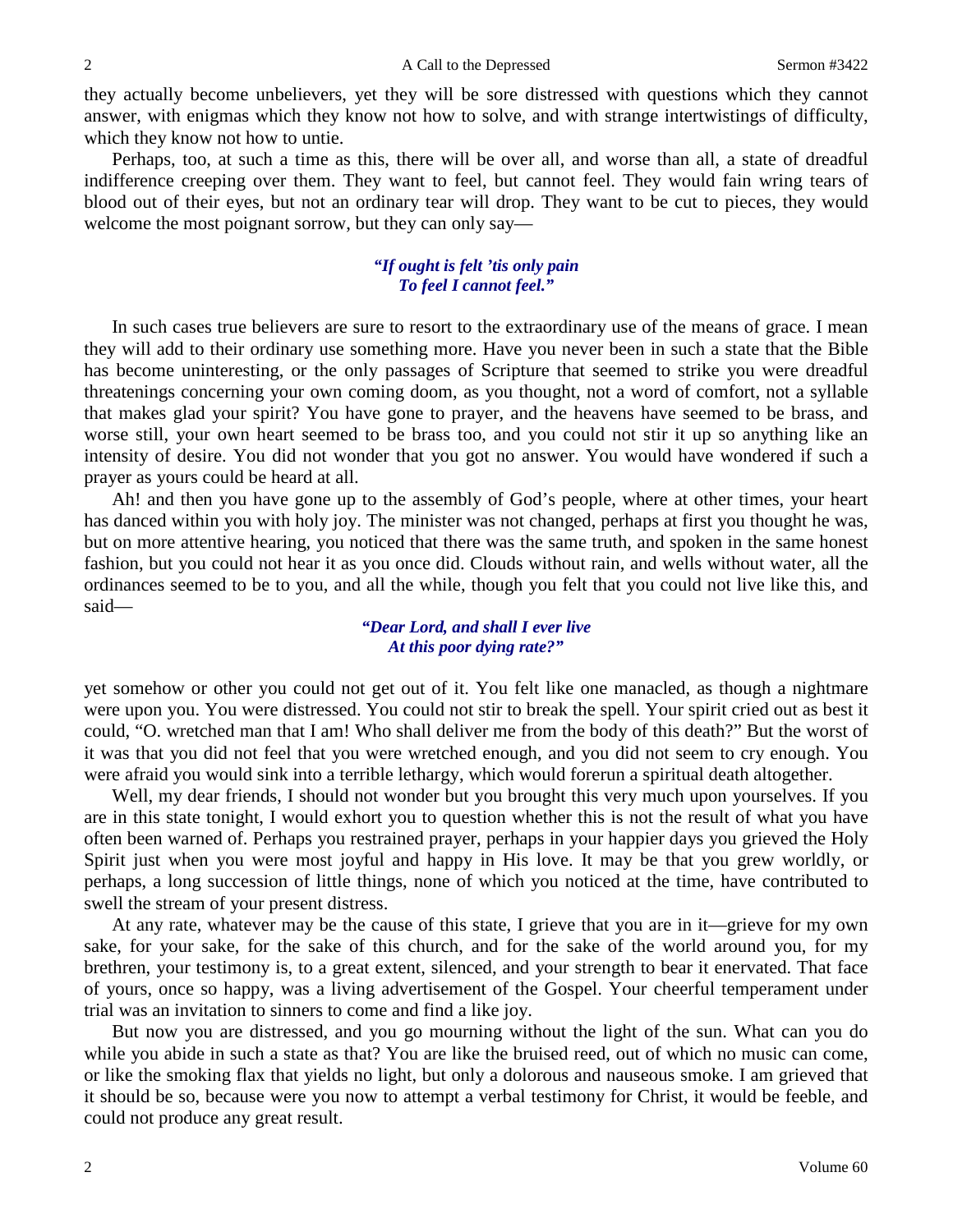I remember when I began to teach in the Sunday school, and I was very young in grace then, having said to the class of boys whom I was teaching that Jesus Christ saved all those who believed in Him. One of the boys asked me the question, "Teacher, do you believe in Him?" I replied, "Yes, I hope I do." And he inquired again, "But are you not sure?" I had to look to myself to know what answer I should give. The lad was not content with my repeating, "I hope so." He would have it, "If you have believed in Christ, you are saved."

And I felt at that time that I could not teach until I could say, "I know that it is so." I must be able to speak of what I had tasted and handled of the good Word of Life. So, brethren, you will find that you only perplex those whom you fain would persuade, if, by your doubts, you provoke them to say, "How can you expect us to believe at our mouth what you hesitate to seal with the witness of your own heart?" Unless the joy of the Lord is your strength, your soul will breathe a heavy atmosphere, and your utterance will be checked, if it is not choked by your misgivings.

It is your confidence in Christ, and the peace it brings you, that helps you to speak to others as a true witness, because you are an experiential witness of the power of true religion. Your verbal testimony, I say, is weakened—I fear to a very great extent—by the fog and vapor of your scruples, the scruples of a conscience that droops and flags. It is sad to think that while you are looking to your own soul in doubt whether you are saved or not, you have but little energy to spare in caring about the souls of others. Indeed, it is your first concern to see that you yourselves be saved. Till that all-important matter is resolved, your zeal for your neighbor's welfare is ill timed. Why busy yourselves to keep other men's vineyards, while your own is left to be overgrown with weeds.

And then, my dear friends, another melancholy aspect of this disability is, that all this while you are a detriment to your fellow Christians. It is hard enough to fight with Satan, but it is all the harder work for the army to have to carry so many sick folk with it, for it involves much more toil. You, whose faith is all but gone, are like the baggage of an army, you hinder the rapid march of the brave soldiers of the Cross. How you depress others that are round about you!

Once your voice was that of a brave hero, and you inspirited the troops, but now you pine, and cry, and make others hang their harps upon the willows, and learn the same doleful tune as your own. It is a sad thing. I do not condemn you, but I greatly pity you, and I also greatly pity the church of God, and the cause of God, that it loses so much by you who ought, in gratitude to Christ, to do so much for Him. Alas, that the people of God should be sunk into so mournful a condition!

#### **II.** THERE IS A SPECIAL EXPECTATION FOR THEM.

This is pressed in all earnest. Hear, it, oh! ailing Christian! "Shake thyself from the dust; arise, and sit down, O Jerusalem; loose thyself from the bands of thy neck, O captive daughter of Zion."

Now, my brother, content not thyself any longer with the state into which you have fallen. May the Holy Spirit come to you, and prompt you to strike. Do strive to get out of this condition into one of happiness and strength. Let me try to encourage you a little, and may God enable you to the utmost.

Remember, my dear friend—suppose I am now talking to you alone—I almost wish I could grip your hand, and look you close in the face—*remember from whence you have fallen*. Think of the peaceful hours you once enjoyed. Oh! thy stony heart was not always so cold, the Word of God was not always so dry, the sanctuary was not always so unprofitable. You have wrestled and prevailed, you know you have. You have pleaded with God, and you have had the desire of your heart. You have communed with Christ, and your soul has been like the chariots of Aminadab, and can you bear to think of this, and not cry—

> *"Return, O Holy Dove, return, Sweet Messenger of rest!"?*

Can you once have known these things, and had the flavor of them in your mouth, without hungering and thirsting after them again? Think of them, and perhaps, while you are musing upon the past, you may be helped by strong desires to return unto the place from which you went out.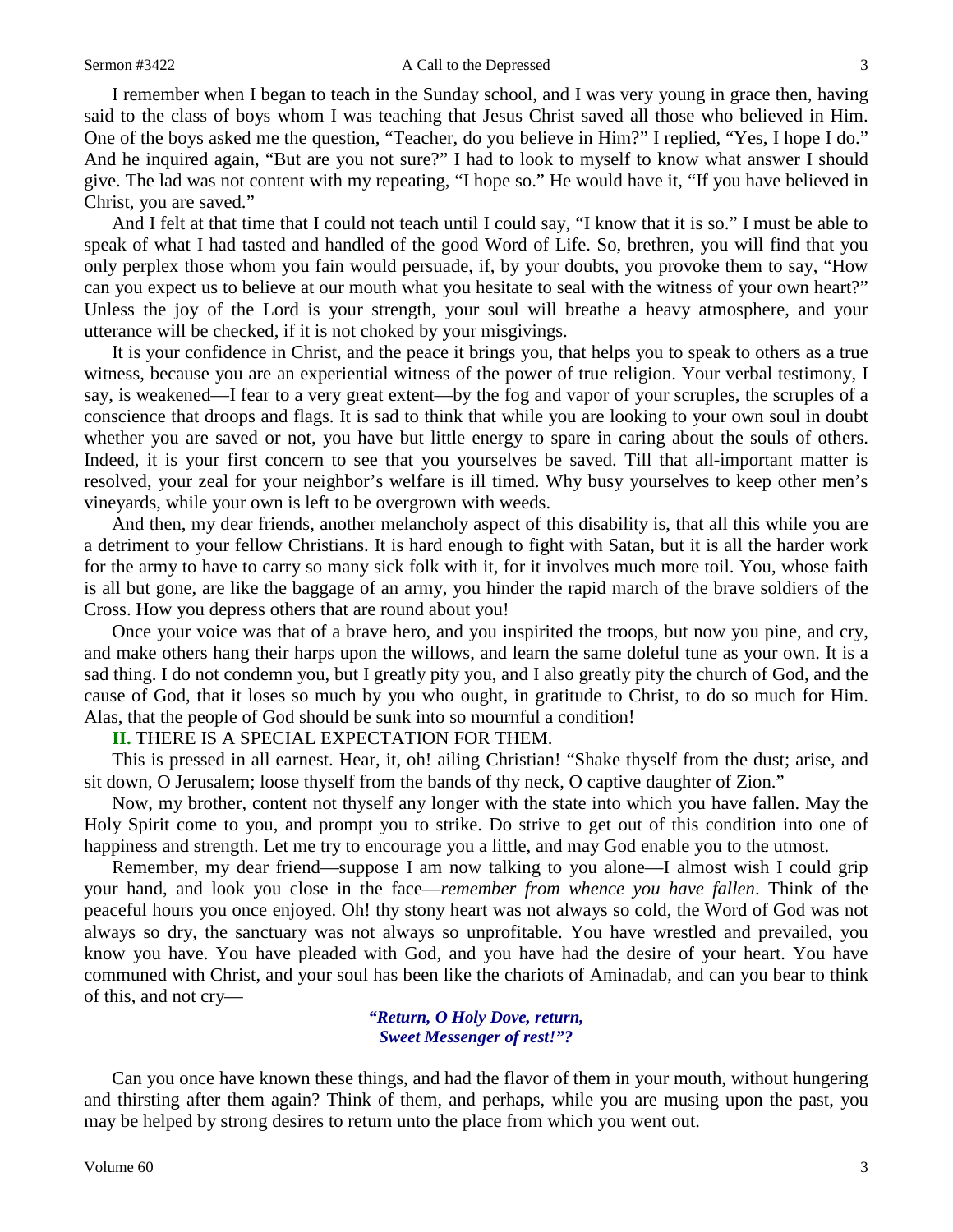*Think of the danger you are in at present*. Who are they that are most likely to fall into open sin? They are those who walk at a distance from Christ. If you live in close communion with Jesus, you shall so share of your Shepherd's company that you shall hear the wolf's howl, but you shall not be likely to feel his fang. I believe that when any professor falls into a filthy sin, it is not the beginning, but the culmination of a process and growth in iniquity.

The open sin comes at the heels of a long succession of neglected prayers, of neglected worship of God in the family, a neglect of all communion with Christ, and negligence of every good thing. It is the fruit, not the seed of the evil, which poisons the air and excites the public odium. Beware, then, O professor!—thou who hast lost the light of God's countenance—beware! beware, I pray thee, of that illcondition of soul which is the prolific parent of all distempers.

Remember too, that there is real cause for apprehension, *lest you never were safe*. It is just possible that those doubts you feel are no insinuations of Satan, but the suggestions of an enlightened conscience, or even the whispers of the Holy Spirit. Unless you are indeed a Christian, in all probability, unless you now turn to God, you will become the willing servitor of the Devil.

Unless you now, with full purpose of heart, seek to Christ, perhaps the time has come when you will turn aside, like Balaam, for reward, or perish in the gainsaying of Korah. In some of those shapes in which wicked men have perished, you may despondingly or presumptuously rush on to destruction, and precipitate your final doom. Beware again, I say, O cold professor!—in God's name, beware of trifling when you have so much reason to tremble.

My dear friend, I would put another thought into your mind which may help you. Perhaps you may think it is rather hampering than helping you and tends more to depress than to deliver you. Remember *how justly you might now be left to your own devices*. You became carnally secure, you sinned away the light of God's countenance, you grieved His Spirit. What if He were now to say, "He is given unto idols; let him alone"? What if from this day the Spirit should no more strive with you? What if, after all, though you have talked and preachy to others, you yourself should be a castaway?

I do but mention this to arouse you, my brother, if you are insensible. You know how sometimes the surgeon fears last a man should sleep himself to death, and he will even drive pins into him, or make him walk and drag him about the chamber, so as to arouse him. I would say anything, however sharp, if I might but wake you out of your lethargy. I know you would welcome it, and in due time thank me for the severity of the operation.

But I shall refrain, for methinks there is a better way than this. I want you to arise and shake yourself from the dust, my poor desponding friend, because if the worst be the worst, and you be no Christian, no true believer, yet "Come now, let us reason together, saith the LORD; though your sins be as scarlet they shall be as wool; though they be red like crimson, they shall be white as snow." What if it has been all a mistake, and you never ought to have made a profession, yet *Jesus Christ receiveth sinners,* come to Him now. I always find this the short way out of a long, dreary road, a quick relief for acute maladies, a ready antidote for doubts and fears.

The devil has been arguing with Christians for so many years, that he understands the case against them a great deal better than any of us do, and if we begin to controvert with him, we shall soon find that that old hater of man will soon get the mastery over us. But if we say, "I give it in, Satan—I give it in, I am a sinner—the chief of sinners, hast thou anything more to say? I give it all in, but I answer thee with this—'The blood of Jesus Christ, His Son, cleanseth us from all sin, I believe in Him, and my sins are, therefore, washed away,'"—this is the high road to perfect comfort.

I beg thee, my dear brother, to take it at once. Hear the word of the Spirit, which saith, "Repent, and do thy first works." The very first works were repentance and faith, and so even begin again. Away to the fountain filled with blood! Away to the cross and give that life-look once more! Away to the finished substitutionary sacrifice, and beneath the crimson canopy of the atonement hide thy guilty head. Oh! if thou doest this thy light shall break forth as the morning, and thy glory as the noonday. The Lord help thee to do this now and end the strife!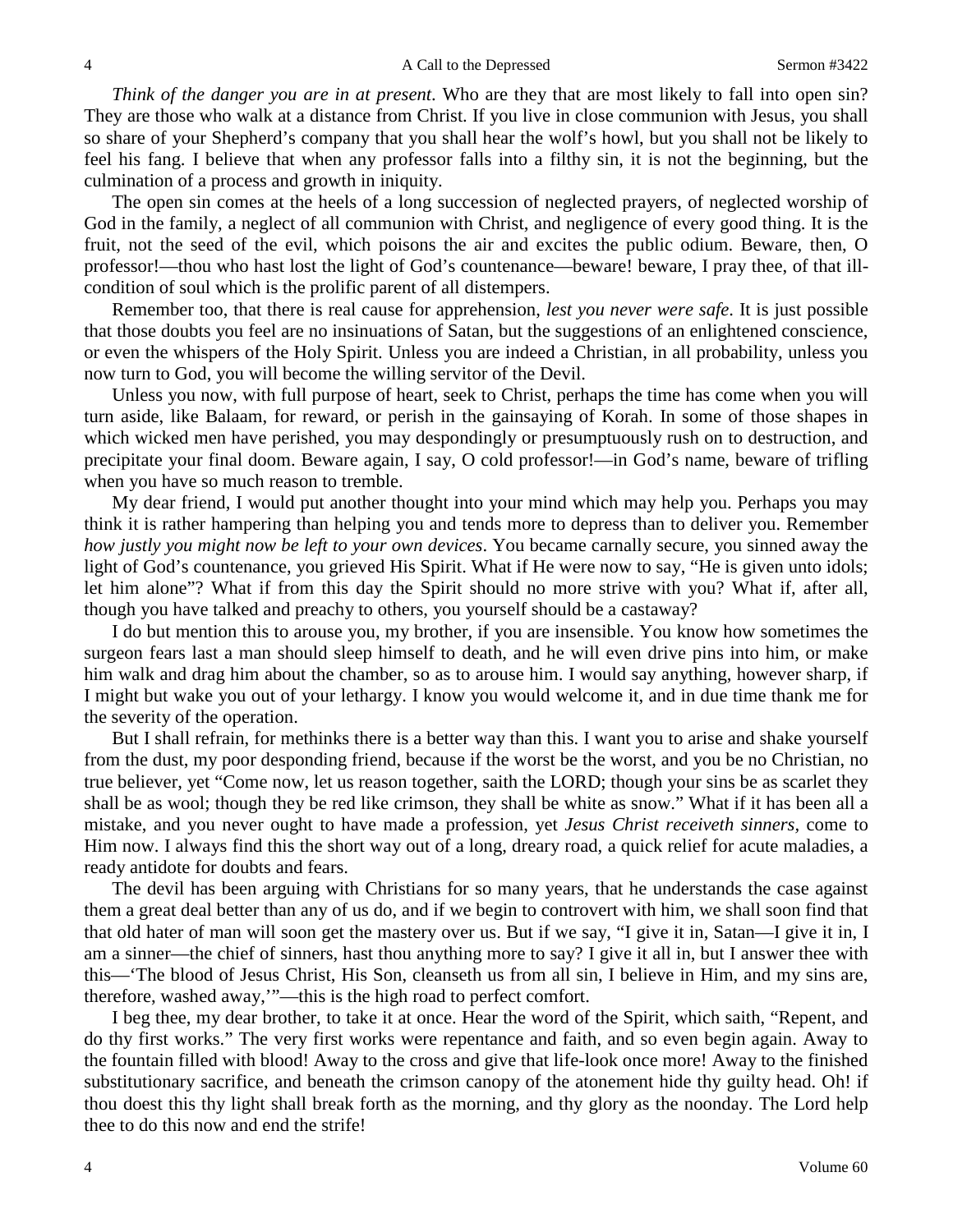Let me also remind any Christian here, full of doubt, and with the bands of his neck tight upon him, *that the blood has not changed its power to cleanse*. If it cleansed you twenty years ago, it can cleanse you still. Remember, Jesus has not lost His power to save, nor has He changed His character for willingness to save to the uttermost.

> *"Jesus sits on Zion's hill, He receives poor sinners still."*

Come, then, to the unchanging Savior. Thou who hast been treacherous—thou whose heart hast played the harlot to Christ—come back, for His love to thee has not waned. "Return unto me, O backsliding daughter, saith the LORD; for I am married unto thee." The prodigal's heart may change towards his Father, but his Father's heart never changes towards him. Return, then, for mercy waits thee, and not judgment long ago.

He is God, and not man, else thou hadst been consumed. Return tonight, for he will put away thy sin like a cloud, and thy transgressions like a thick cloud. Duly acknowledge thy wandering—humble thyself because of thy treachery, and say, "My Father, thou shalt be the guide of my youth," and thou shalt be restored perfectly, and thy former joy shall come back to thee.

Do I hear thee say, "But I am not fit to come back to Christ, and have joy in Him at once"? Oh! sir, wert thou fit at first? No, and thou art not fit now, but come and welcome. Christ wants nought from thee. Come and trust Him, and perfect salvation is thine. "Oh! but I cannot bear to look Him in the face, for I have lived so long without walking in His counsel." So much the more reason that thou shouldest not live another hour without Him.

I charge thee, my poor distressed brother—I charge thee, my troubled sister—by the love that Christ hath to thee, come to Him now. Behold He stands at the door and knocks, if thou wilt open to Him, though the house be not furnished, nor the table covered with a festival for Him, as it should be, yet will He come in and sup with thee, even with thee, and thou shalt sup with Him tonight.

I see no reason why the most desponding Christian here should not rejoice before he comes to the table of the Lord. I do not know why the most barren among us should not be made fruitful. This I do know, that we are not straitened in Him, we are not straitened in His willingness to bless, nor in His ability to comfort. Oh! believe in Him, Christian, believe Him. If thou be not a Christian, cast thyself at His feet. He will not let thee perish. Lay hold, if it be but of the skirts of His garment, and do not let Him go. Do thou even now shake thyself from the dust and put on thy beautiful garments.

**III.** A GLAD OBLIGATION HENCEFORTH RESTS UPON THEM.

I must close with this remark. I know there are many of God's people in the state I have been describing. I have the pain sometimes of trying to cheer them. I only hope that what I have said tonight may be blessed of God to them. I fully anticipate it. Here, then, is the practical point. *"When thou art converted strengthen thy brethren."*

Look out for those who are in the same state as you have been in and be very tender over them. As you know their case, and have traversed that howling desert, you will be able to direct them. I have described your case, because I fear that I have sometimes been on the verge of it myself. I have found recovery by a fresh resort to the love of Christ, and a simple renewal of my trust in Him. I can, therefore, enter into your feelings, and ask you to try the same remedy. After you have found the remedy to be a good one, it is but a small return, and certainly it is due from you, to tell others how you have been restored.

Some of you, beloved, have never been thus carried into captivity. I pray God you never may be. There is no necessity for it, but let me entreat you to walk very tenderly with your God. We serve a jealous God. He will wink at many an act of insubordination done by His enemies, the one tithe of which, if done by His favorite ones, His elect, His darlings, He will hide His face from them at once. "You only have I known of all the people of the earth, therefore I will punish you for your iniquities." Saith He not, "As many as I love I rebuke and chasten"? A sinner may go on wantonly unrebuked, he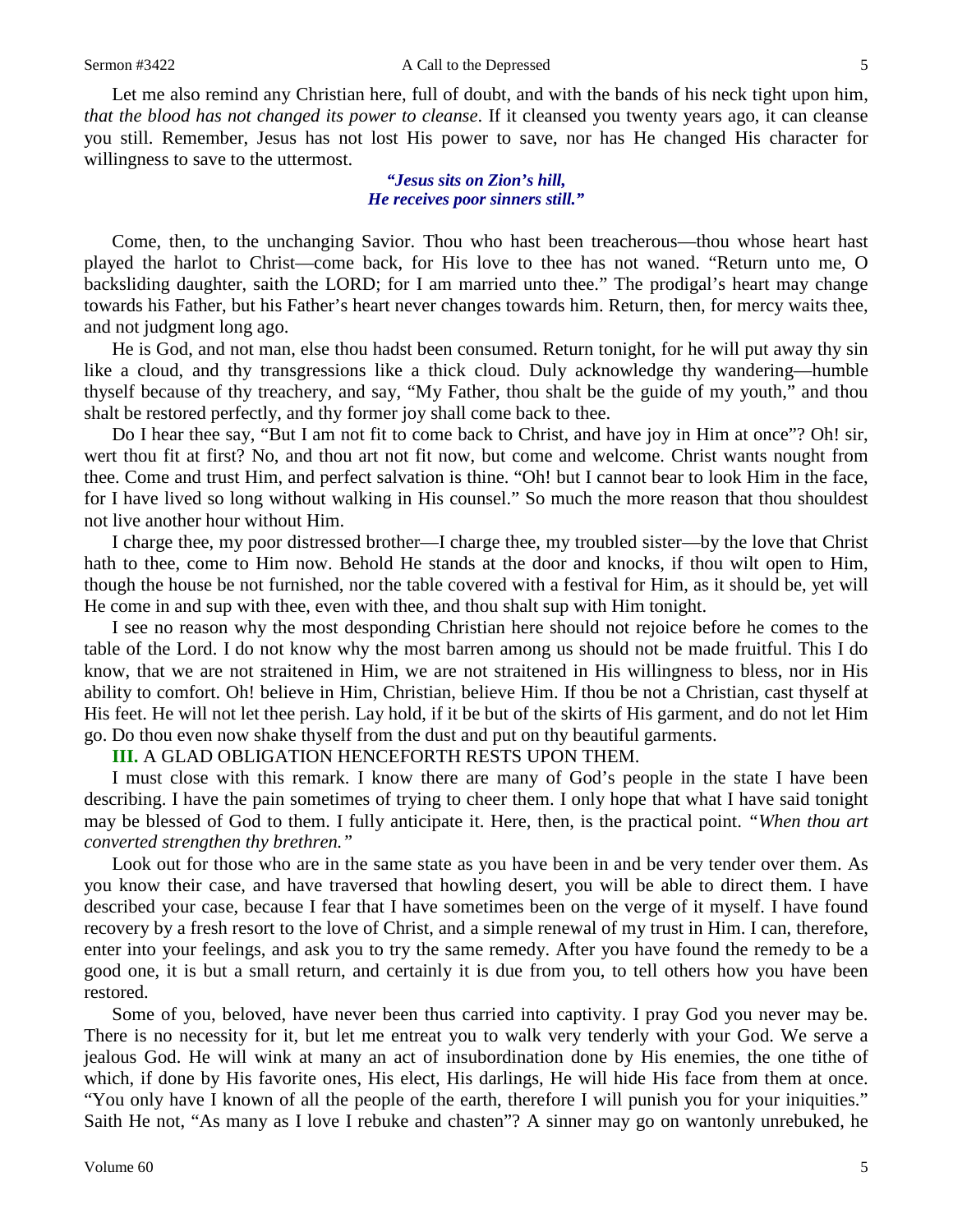may add house to house, and field to field, and he may think himself secure, God will deal with him in the next world.

But the heir of heaven is under a discipline of divine love, and God will deal with him in this world, and among the chastisements of departure from Christ will be the loss of comfort, the loss of power to do good, and I know not what other affliction added thereunto in his soul or in his circumstance. Dear brother, walk carefully, then, while you have light, walk in the light.

Oh! prize the sweet love of Christ, never, never let it go. Say unto your soul, when Christ is in your heart, "I charge you, O daughters of Jerusalem, by the roes and by the hinds of the field, that ye stir not up nor wake my love until he please." Introduce no rival's love, and no worldliness, fall into no inconsistencies, but pray for grace that with holy jealousy you may still dwell in the light and find favor in His eyes.

And being thus kept near to God, and being strong in the power of His might, *come and give back the strength to Him from whom you derived it.* Stand up for Christ. I believe we are never happier than when we have plenty to do. Idleness is the mother of vexation. A Christian who does but little for Christ, unless he is prevented from doing it by suffering, will, as a rule, be a miserable man. You active Christians, active in body and nimble in spirit—you joyous Christians who walk in the light of God's countenance—"Work while it is day; for the night cometh when no man can work." Let us pledge each other tonight that we will now seek the good of Zion.

Members of this church, none of you be recreant to the loyalty which you owe to Christ, in this the hour when we seek to press forward as one man in the battle of our Master. I would stand side by side with you to take my share, but what can one do if he abide alone? My brethren in office will not be backward, I know, but what can we do? Keep step with us, my brethren, in pleading for souls, in proclaiming the Gospel, in seeking to win the many to the knowledge off the Savior, and the Lord will bless us, even our own God will bless us.

Shaking ourselves from the dust, and breaking off the bands of our own sloth, God will come with His crown of benediction, and place it on His church's head, and when we get that coveted prize, let us hold it fast, that no man take it from us. Let us go forward as a church in indissoluble union, and in unwearied service, until He shall come whose "Well done!" shall be our best reward.

The Lord bless you, and at His table may the King's sweet spikenard give forth a delightful perfume to every spiritual heart. Amen.

# **EXPOSITIONS BY C. H. SPURGEON**

## *PSALM 138, ISAIAH 55:1-11, ROMANS 8:28-39*

# **Psalm Chapter 138. Verse 1.** *I will praise thee with my whole heart: before the gods will I sing praise unto thee.*

We cannot be too much occupied in the praises of God, He rightly deserves all the thanksgivings we can bring to Him. It is the great engagement of heaven. Let us begin the music here. If we would be heavenly minded on earth, we must be filled with the praises of God. Notice how David resolves that in praising God, it shall be done heartily. "I will praise thee with my whole heart."

If there is ever a thing that ought to be done enthusiastically, it is the praising of God. I cannot bear to hear God's praises chirped out elegantly by polite people, as if they were ashamed of what they were doing, or to see a mass of pipes and bellows left by itself to blow the praises of God by machinery, instead of men and women praising Him with their heart.

Oh! how acceptable it must be to God to hear the heart speak. As for the tongue and voice, however sweet their sound, there is little in it. It is the heart. Soul-music is the soul of music. "I will praise thee with my whole heart." See how bold the psalmist is about this. "Before the gods," he says, "will I do it. Before the angels, before the kings and great ones, that think themselves little gods. I will speak to the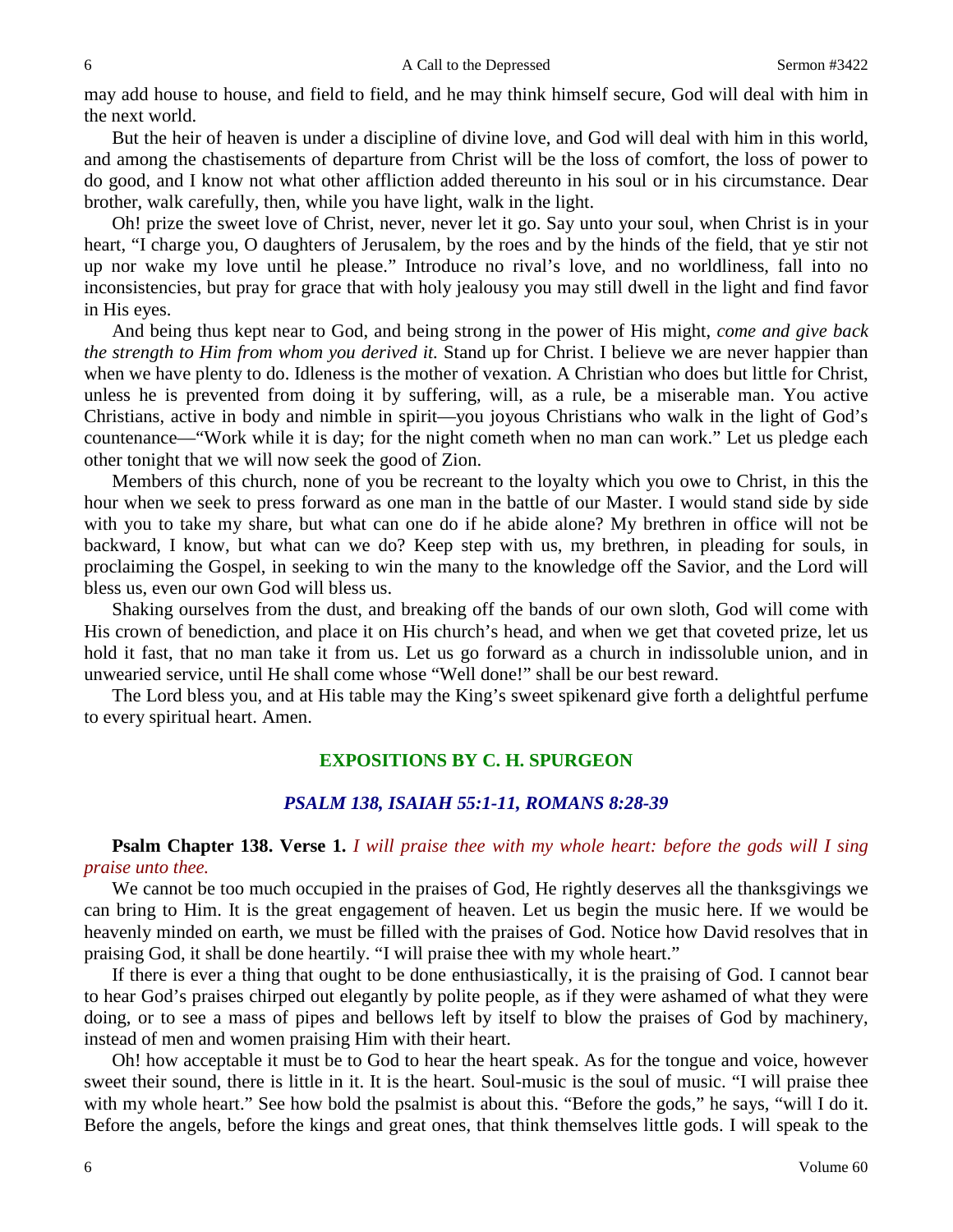honor of JEHOVAH'S name. Aye, and in the idol temples, where their worshippers will be greatly wroth about it. I will praise thee with my whole heart. Before the gods will I present praise unto thee."

**2.** *I will worship toward thy holy temple,—*

That was God's way of worship. In the old times there was the shrine of God, there was the one altar which world render praise acceptable. David takes care to render praise to God in God's way, and that is a great principle in worship—to avoid will-worship, and to endeavor to present sacrifices such as God prescribes. "I will worship toward the holy temple."

What blessed reasons are here given for praising. "I will praise thee for thy loving-kindness." Is not that the grandest word in any language—loving-kindness? It is a compound of perfect sweets to make up a yet more perfect sweetness—kindness and love mixed together. A marvellous blend? Lovingkindness! "And for thy truth"—Thy fidelity—Thy faithfulness to Thy word. Loving-kindness gave the promise, but truth takes care to see it fulfilled. "So will I praise thy name."

## **2.** *And praise thy name for thy lovingkindness and for thy truth: for thou hast magnified thy word—*

That is, "Thy word of promise—thy Gospel which Thou hast applied with power to my soul. Thou hast made it to seem lustrous beyond anything else I have ever seen of Thee, O my God, therefore, will I magnify Thee, because thou hast magnified thy word."

**2-3.** *Above all thy name. In the day when I cried thou answeredst me, and strengthenedst me with strength in my soul.*

Ah! this is what ties a man to praise. Answered prayer is sure to lead us to adoring gratitude. Notice that he says that God answered him, not by taking away his trouble, but by strengthening him with strength in his soul. You see it does not matter whether He takes away the load or strengthens the back to bear it. And that is often the method by which He answers His servants' cries. Not strength of body, perhaps he would have liked that, but strength of soul.

And oh! when the soul in strong bodily weakness is but a very small drawback. Nay, the weakness of the body may sometimes tend to illustrate the more the greatness of the power of God. Let us read that verse again, for some of us can set our seal to it. "In the day when I cried, thou answeredst me, and strengthenedst me with strength in my soul."

## **4-5.** *All the kings of the earth shall praise thee, O LORD, when they hear the words of thy mouth. Yea, they shall sing in the ways of the LORD: for great is the glory of the LORD.*

David was a king, and kings would learn from him. You and I are not kings, but we may exercise a very beneficial influence in our own circle of acquaintances if we make bold to praise God when others can hear us. Let us speak well of His name. Wherever we go, let us have a good word for our Master. When others want to know what sort of God we serve, may they gather it from our holy joy and exultant confidence at all times.

#### **6.** *Though the LORD be high, yet hath he respect unto the lowly: but the proud he knoweth afar off.*

A glance of them is quite enough for Him. He has no wish to know any more about them, he so hates them. Nothing can separate God from a soul so much as pride. It is that which causes the rejection of the Gospel. Men will not have the humbling Gospel—the sinners' Gospel. They are too fine, too good, too lofty, and so they do not want God, neither does his soul desire them. "For the proud he knoweth afar off."

**7.** *Though I walk in the midst of trouble, thou wilt revive me:*

He was a king, but he had his trouble. A throne is not a place wherein we can shelter ourselves from trial. "Though I walk in the midst of trouble"—like a man that is to rush through a fire—"yet I shall be safe," saith he "for thou wilt revive me—give me new life. When it seems as if my life would be destroyed, thou wilt quicken me again."

**7-8.** *Thou shalt stretch forth thine hand against the wrath of mine enemies, and thy right hand shall save me. The LORD will perfect that which concerneth me: thy mercy, O LORD, endureth for ever: forsake not the works of thine own hands.*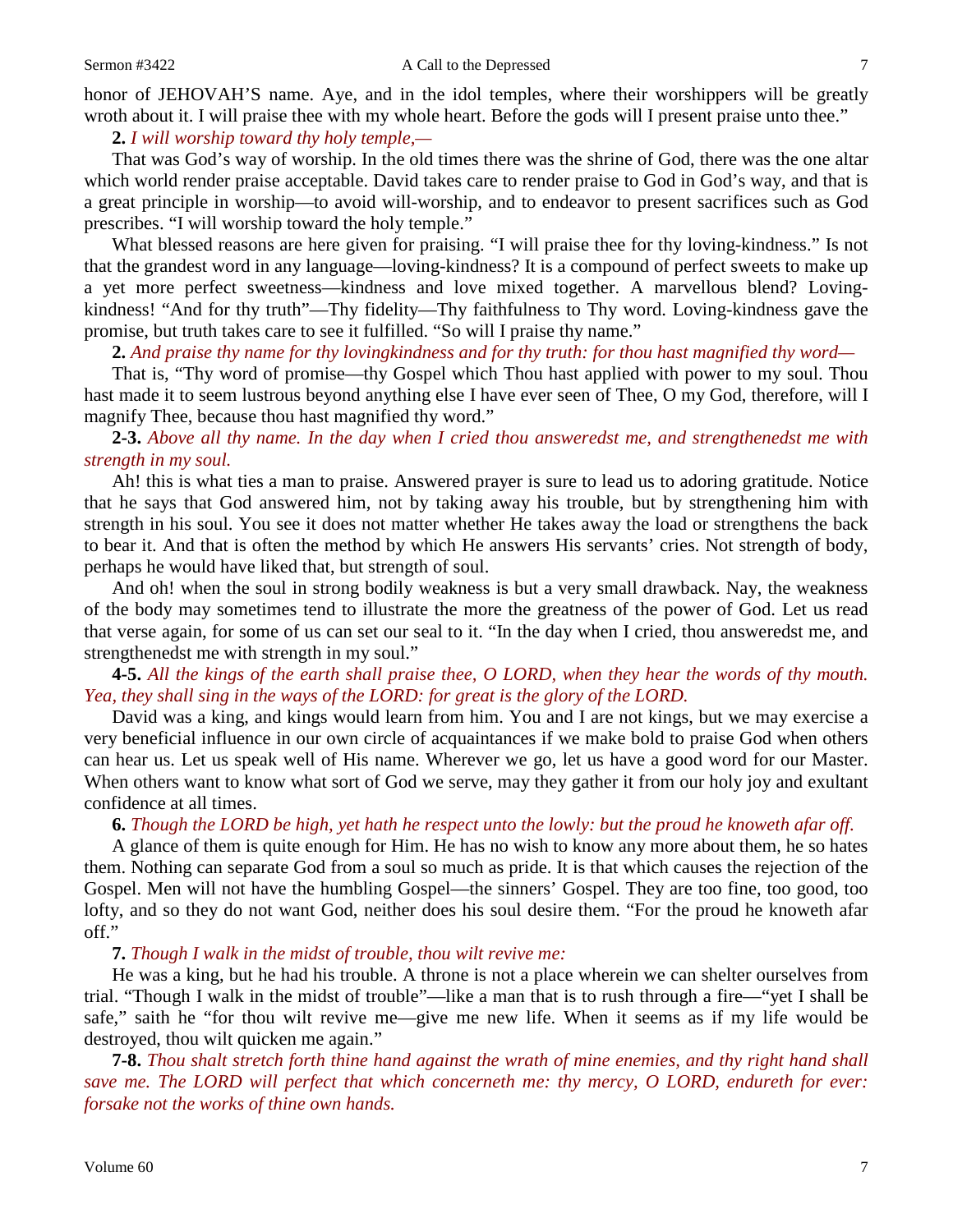Note the confident spirit that runs through all this. There is a childlike trust in God, and there is a gladsome praise of God for what has been already received at His hands. Oh! for more of this spirit—the spirit that makes music to the Lord for the past, and trusteth Him for the present and the future.

Some more blessed words of comfort from—

## **Isaiah Chapter 55. Verse 1.** *Ho, every one that thirsteth, come ye to the waters, and he that hath no money; come ye, buy, and eat; yea, come, buy wine and milk without money and without price.*

Remark the wonderful condescension of God, that though the gifts of His grace are so precious that all the world could not buy them, yet He condescends to ask His creature to have those gifts. He stands, as it were, like one who has goods to sell, and He cries, "Ho! such and such a passer-by, turn hither: give ear in this way. Ho! everyone that thirsteth." If, then, there is any soul that wants God, O soul, God desires you infinitely more than you desire Him, and He invites you to come to him. Do not delay.

**2.** *Wherefore do ye spend money for that which is not bread? and your labour for that which satisfieth not?*

Seeking happiness in a thousand ways with much toil and trouble, but with bitter disappointment.

**2.** *Hearken diligently unto me, and eat ye that which is good, and let your soul delight itself in fatness.*

God invites His creature to listen to Him. "Do," saith He "but lend Me thine ear a little. Do but hearken diligently to what I have to tell you." Oh! should not God's message of love command the attention of all mankind?

**3.** *Incline your ear, and come unto me: hear, and your soul shall live;*

Salvation does not come to men through the eye, but through the ear. Not what you see in the finery of the priest or the altar. That can do you no good. But listen to the Gospel. It is by ear-gate that God's mercy comes triumphant into the soul of man. "Incline your ear and come unto me. Hear and your soul shad live."

**3.** *And I will make an everlasting covenant with you, even the sure mercies of David.*

Here God will strike hands with the sinner and enter into a compact with Him—a covenant of mercy and of grace, through Jesus Christ, the Savior.

**4.** *Behold, I have given him for a witness to the people,*

To bear witness to men of what God is.

**4.** *A leader and commander to the people.*

For Christ loves the people, and He leads them rightly. He will lead them to glory.

**5.** *Behold, thou shalt call a nation that thou knowest not, and nations that knew not thee shall run unto thee because of the LORD thy God, and for the Holy One of Israel; for he hath glorified thee.*

The promise is to Christ. Today are these words fulfilled in our ears, for in calling these British Isles to know Christ, God has given to the Lord Jesus a people that knew Him not. What did our forefathers know of Jesus when He was here below? And yet in this land He has multitudes of hearts that love His name. Oh! that God would give this whole house full of souls to Christ tonight. What a casket it would make full of jewels! Oh! that the gracious Father would bestow it on His Son!

**6-11.** *Seek ye the LORD while he may be found, call ye upon him while he is near: let the wicked forsake his way, and the unrighteous man his thoughts: and let him return unto the LORD, and he will have mercy upon him; and to our God, for he will abundantly pardon.* 

*For my thoughts are not your thoughts, neither are your ways my ways, saith the LORD. For as the heavens are higher than the earth, so are my ways higher than your ways, and my thoughts than your thoughts. For as the rain cometh down, and the snow from heaven, and returneth not thither, but watereth the earth, and maketh it bring forth and bud, that it may give seed to the sower, and bread to the eater: so shall my word be that goeth forth out of my mouth: it shall not return unto me void, but it shall accomplish that which I please, and it shall prosper in the thing whereto I sent it.*